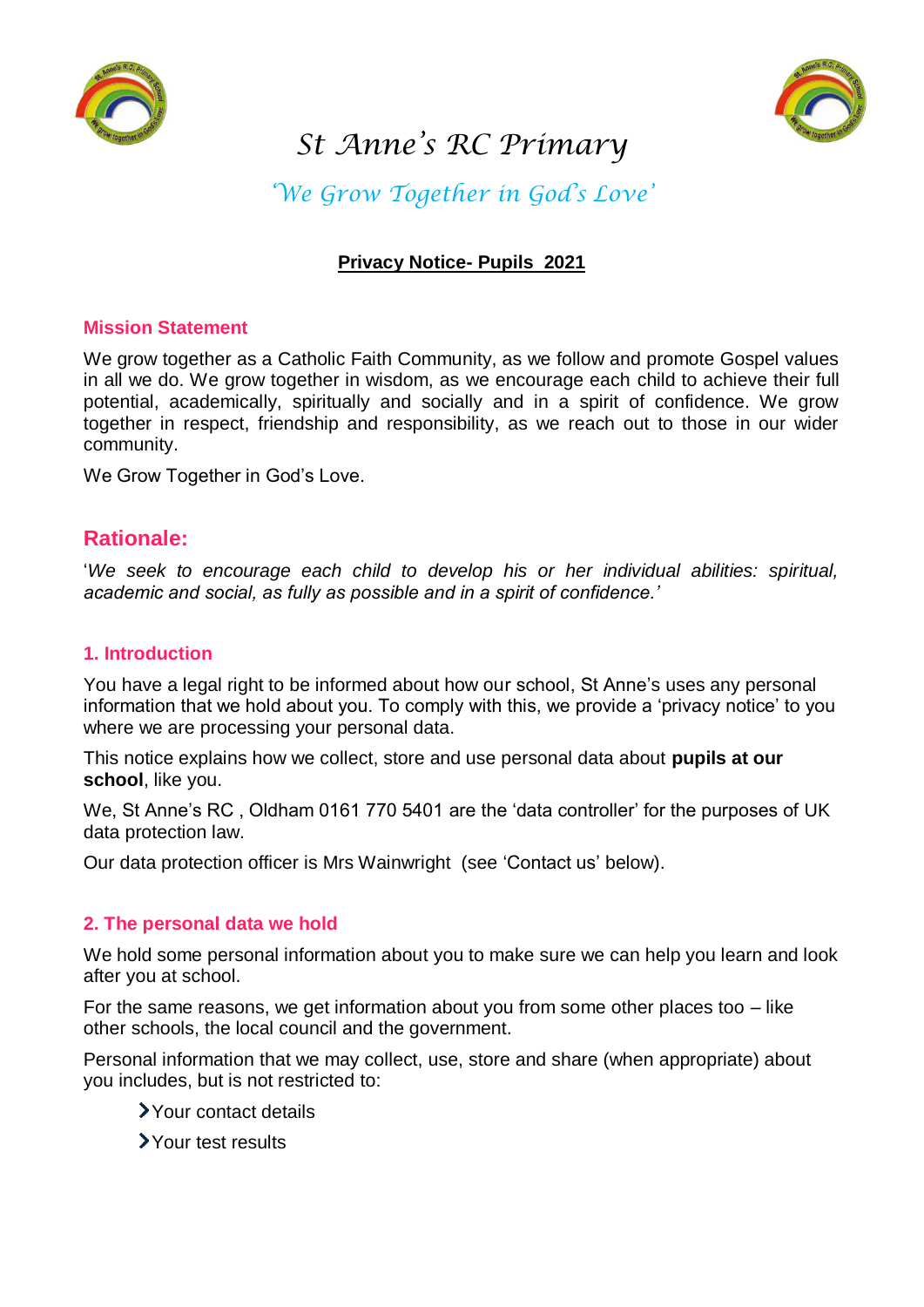Your attendance records

Details of any behaviour issues or exclusions

We may also collect, use, store and share (when appropriate) information about you that falls into "special categories" of more sensitive personal data. This includes, but is not restricted to:

- Information about your characteristics, like your ethnic background or any special educational needs
- Information about any medical conditions you have
- Photographs and CCTV images

## **3. Why we use this data**

We use the data listed above to:

- a) Get in touch with you and your parents when we need to
- b) Check how you're doing in exams and work out whether you or your teachers need any extra help
- c) Track how well the school as a whole is performing
- d) Look after your wellbeing

## **3.1 Use of your personal data in automated decision making and profiling**

We don't currently put your personal information through any automated decision making or profiling process. This means we don't make decisions about you using only computers without any human involvement.

If this changes in the future, we will update this notice in order to explain the processing to you, including your right to object to it.

## **4. Our lawful basis for using this data**

We will only collect and use your information when the law allows us to. We need to establish a 'lawful basis' to do this.

Our lawful bases for processing your personal information for the reasons listed in section 3 above are:

- For the purposes of those listed in section 3 in accordance with the 'public task' basis – we need to process data to fulfil our official duties as a school.
- $\sum$  For the purposes of those listed in section 3 in accordance with the 'legal obligation' basis – we need to process data to meet our responsibilities under law.

 $\blacktriangleright$ 

Where you've provided us with consent to use your information, you may take back this consent at any time. We'll make this clear when requesting your consent, and explain how you'd go about withdrawing consent if you want to.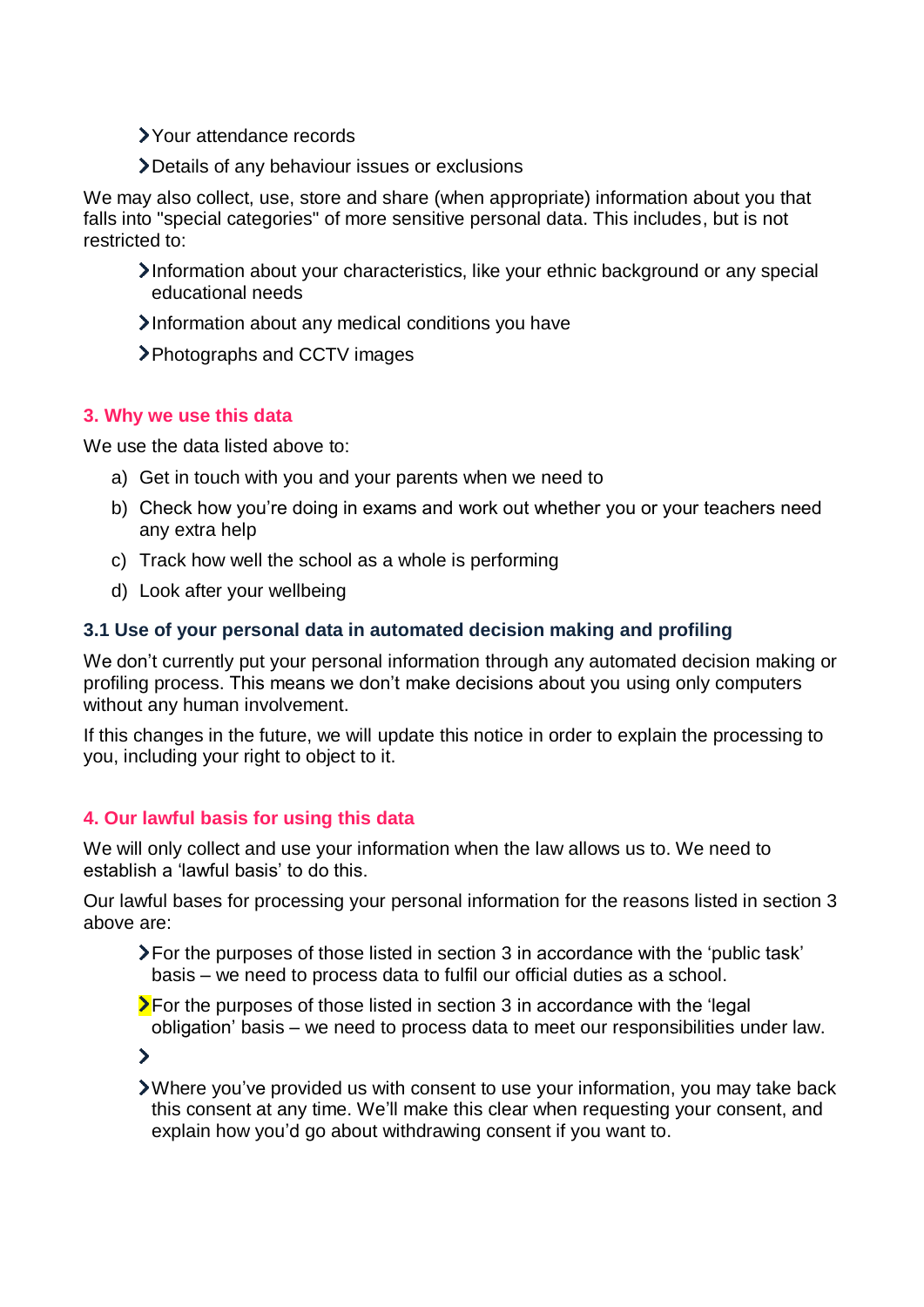## **4.1 Our basis for using special category data**

For 'special category' data (more sensitive personal information), we only collect and use it when we have both a lawful basis, as set out above, and one of the following conditions for processing as set out in UK data protection law:

- We have obtained your explicit consent to use your information in a certain way
- We need to use your information under employment, social security or social protection law
- We need to protect an individual's vital interests (i.e. protect your life or someone else's life), in situations where you're physically or legally incapable of giving consent
- The information has already been made obviously public by you
- We need to use it to make or defend against legal claims
- We need to use it for reasons of substantial public interest as defined in legislation
- We need to use it for health or social care purposes, and it's used by, or under the direction of, a professional obliged to confidentiality under law
- We need to use it for public health reasons, and it's used by, or under the direction of, a professional obliged to confidentiality under law
- We need to use it for archiving purposes, scientific or historical research purposes, or for statistical purposes, and the use is in the public interest

For criminal offence data, we will only collect and use it when we have both a lawful basis, as set out above, and a condition for processing as set out in UK data protection law. Conditions include:

- We have obtained your consent to use it in a specific way
- We need to protect an individual's vital interests (i.e. protect your life or someone else's life), in situations where you're physically or legally incapable of giving consent
- The data concerned has already been made obviously public by you
- We need to use it as part of legal proceedings, to obtain legal advice, or to make or defend against legal claims
- We need to use it for reasons of substantial public interest as defined in legislation

#### **5. Collecting this data**

While most of the information we collect about you is mandatory, there is some information that can be provided voluntarily.

Whenever we want to collect information from you, we make it clear if you have to give us this information (and if so, what the possible consequences are of not doing that), or if you have a choice.

Most of the data we hold about you will come from you, but we may also hold data about you from: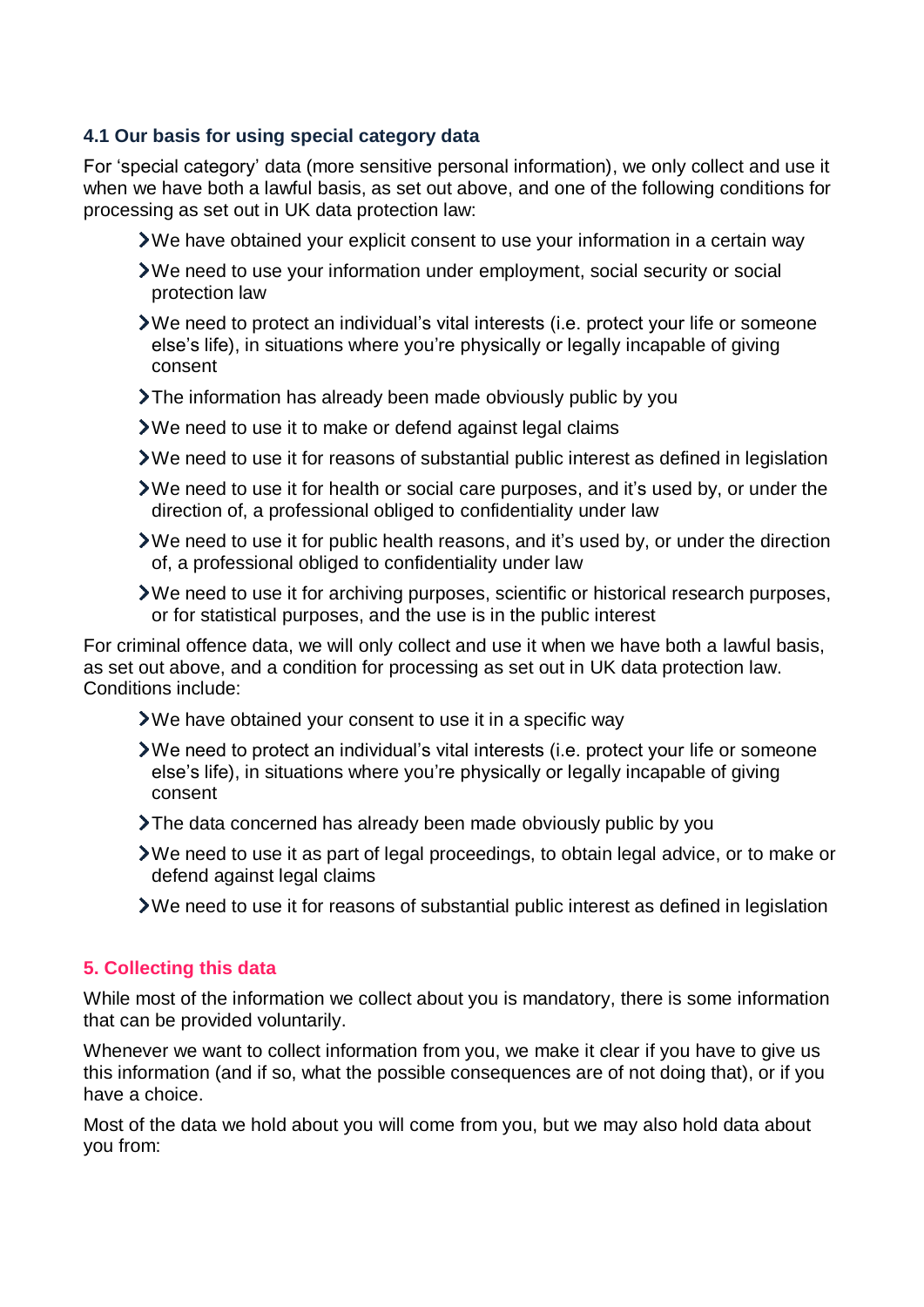- Local councils
- Government departments or agencies
- Police forces, courts, tribunals
- Previous schools
- Children's services

## **6. How we store this data**

We keep personal information about you while you're attending our school. We may also keep it beyond your attendance at our school if this is necessary. Our record retention schedule sets out how long we keep information about pupils- a paper copy can be requested from the office

We have security measures in place to prevent your personal information from being accidentally lost, used or accessed in an unauthorised way, altered or disclosed.

We'll dispose of your personal data securely when we no longer need it.

## **7. Who we share data with**

We don't share information about you with any third party without your consent unless the law and our policies allow us to do so.

Where it's legally required, or necessary (and it complies with UK data protection law), we may share personal information about you with:

- $\lambda$  Our local authority- Oldham Council to meet our legal obligations to share certain information with it, such as safeguarding concerns and information about exclusions
- Government departments or agencies
- **>Our youth support services provider**
- > Our regulator Ofsted
- Suppliers and service providers
- Financial organisations
- > Our auditors
- Survey and research organisations
- >Health authorities
- Security organisations
- Health and social welfare organisations
- Professional advisers and consultants
- Charities and voluntary organisations
- Police forces, courts, tribunals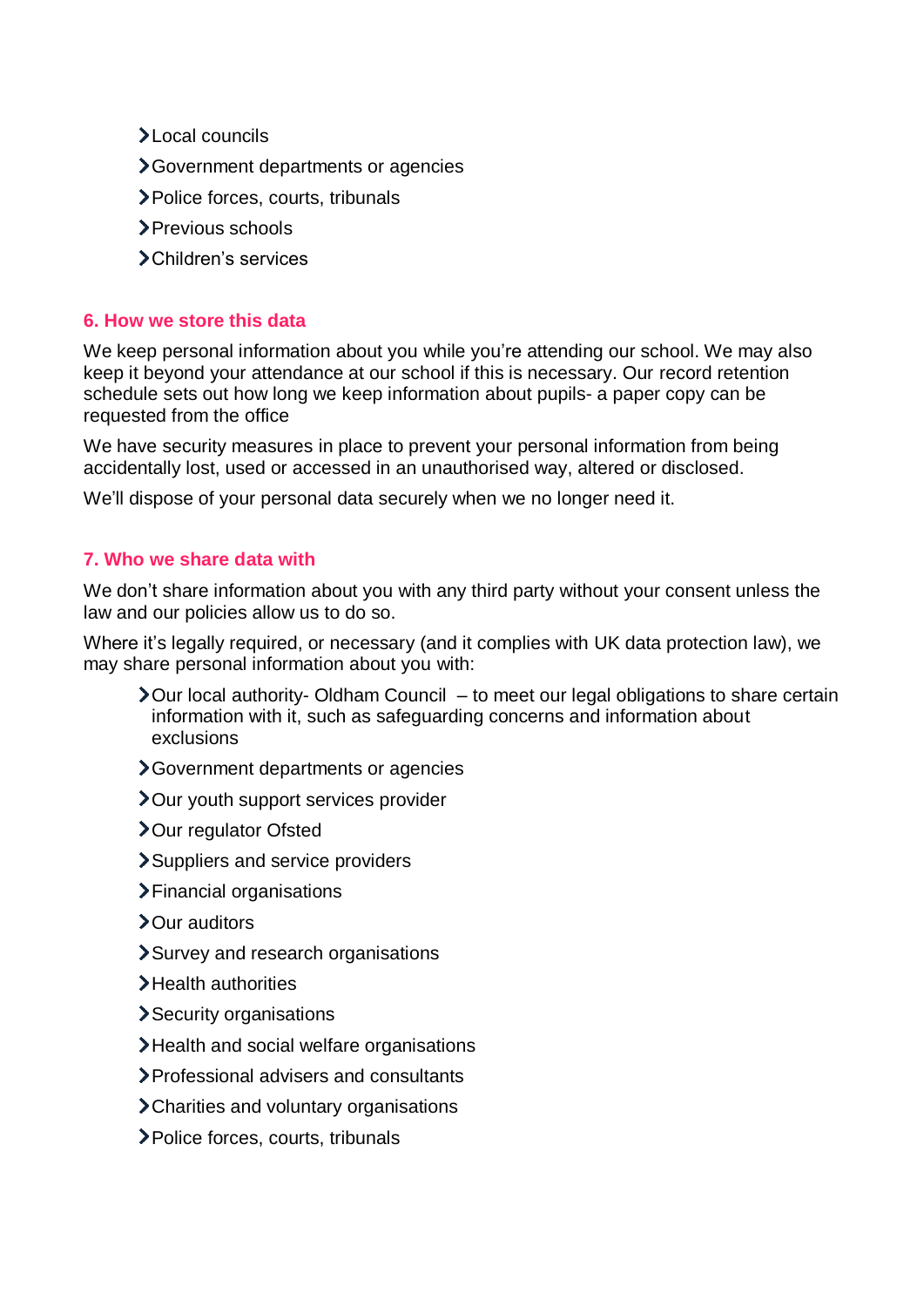## **National Pupil Database**

We have to provide information about you to the Department for Education (a government department) as part of data collections such as the school census.

Some of this information is then stored in the [National Pupil Database,](https://www.gov.uk/government/collections/national-pupil-database) which is managed by the Department for Education and provides evidence on how schools are performing. This, in turn, supports research.

The database is held electronically so it can easily be turned into statistics. The information it holds is collected securely from schools, local authorities, exam boards and others.

The Department for Education may share information from the database with other organisations, such as organisations that promote children's education or wellbeing in England. These organisations must agree to strict terms and conditions about how they will use your data.

You can find more information about this on the Department for Education's webpage on [how it collects and shares research](https://www.gov.uk/data-protection-how-we-collect-and-share-research-data) data.

You can also [contact the Department for Education](https://www.gov.uk/contact-dfe) if you have any questions about the database.

## **7.1 Transferring data internationally**

We may share personal information about you with the following international third parties, where different data protection legislation applies: Non UK Schools.

Where we transfer your personal data to a third-party country or territory, we will do so in accordance with UK data protection law.

In cases where we have to set up safeguarding arrangements to complete this transfer, you can get a copy of these arrangements by contacting us.

## **8. Your rights**

#### **8.1 How to access personal information that we hold about you**

You have a right to make a 'subject access request' to gain access to personal information that we hold about you.

If you make a subject access request, and if we do hold information about you, we will (unless there's a really good reason why we shouldn't):

- Give you a description of it
- Tell you why we are holding and using it, and how long we will keep it for
- Explain where we got it from, if not from you
- Tell you who it has been, or will be, shared with
- Let you know whether any automated decision-making is being applied to the data (decisions made by a computer or machine, rather than by a person), and any consequences of this
- Give you a copy of the information in an understandable form